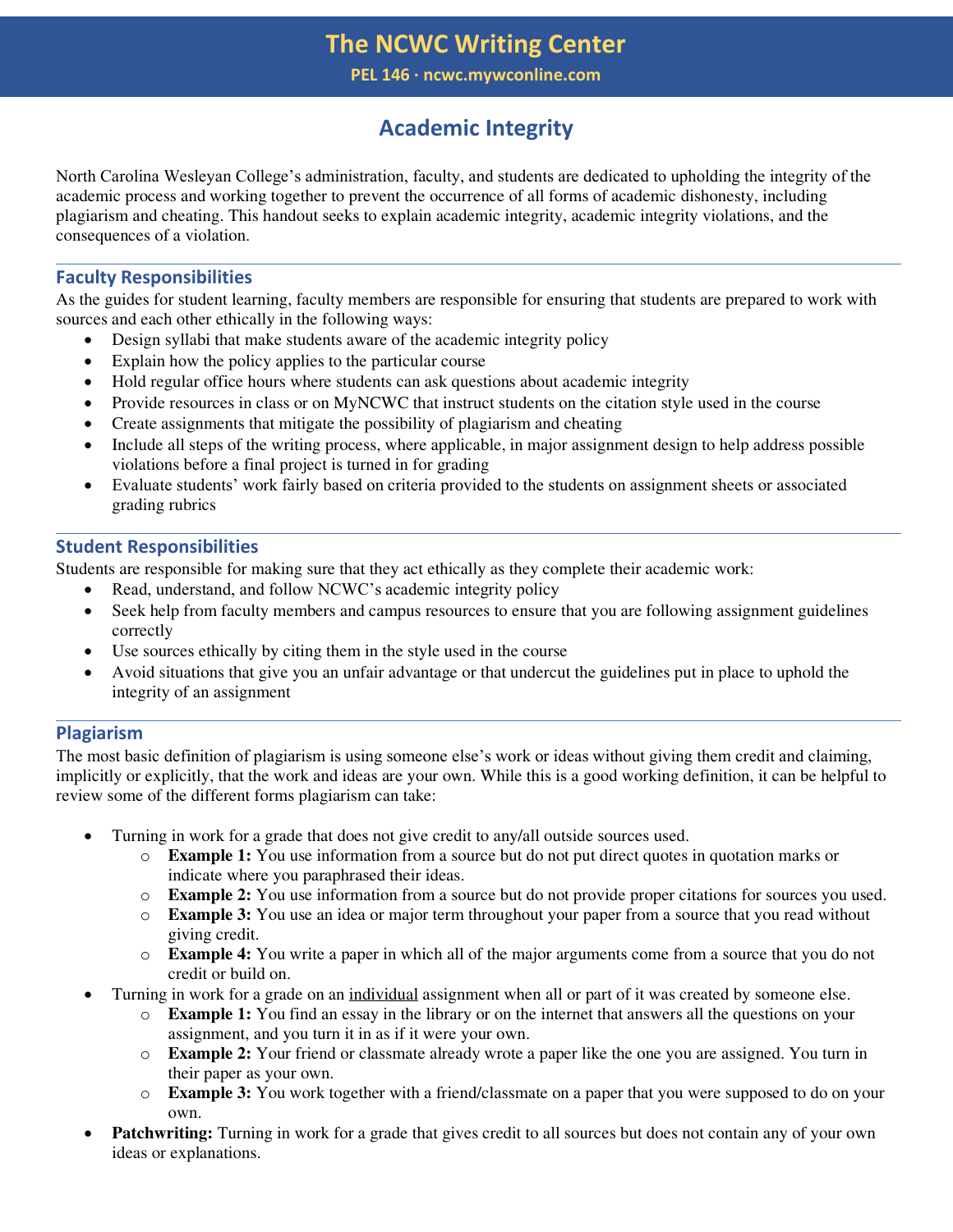## **The NCWC Writing Center**

**PEL 146 ∙ ncwc.mywconline.com** 

- **Self-Plagiarism.** Turning in work for a grade that you have already submitted in whole or in part to another class.
	- o **Example 1:** You wrote a paper for your history class and received a grade on it. Your English professor assigns a similar paper. Instead of writing a new essay, you turn in the history paper.

Plagiarism may be willful—plagiarism that is done on purpose—or accidental—plagiarism that was unintentional. Accidental plagiarism usually happens when a student does not have enough knowledge about plagiarism or how to give credit to sources. It can also occur if a student has read a lot about their topic but has not taken careful notes on where got their information. Because it is almost impossible for an instructor to know if plagiarism is willful or accidental, accidental plagiarism is still plagiarism and can lead to disciplinary action.

#### **Copyright, Fair Use, and the Public Domain**

Copyright refers to the legal protections awarded to creators of original written, audio, and visual works. When a copyrighted work is used without the permission of the creator, this is called copyright infringement. Even if you cite a work correctly, you may still be committing copyright infringement. If you use a work without permission *and* do not give credit to the creator, you are also committing plagiarism.

Fair use allows for the limited use of copyrighted materials in certain circumstances **as long as credit is given** to the creator of the materials. When deciding if what you are doing is fair use, ask yourself these questions:

- **Am I using this material for commercial or educational purposes?** Using a work to complete a class project is usually considered fair use. Once you plan to profit financially, it becomes copyright infringement.
- **Is the material a factual or creative work?** The more creative a work is, the less likely it is to fall under fair use.
- **How much of the work will I be using?** Giving credit to the creator is not enough to guarantee fair use if you have used a substantial portion of a work in your project.
- **How will my use affect the value of the work?** If your use of the work will negatively affect its current or future value for its creator, then it is not considered fair use.
- **Is my use of the work transformative?** Satirical and digital remix projects tend to be considered fair use. In these cases, you are creating something new by changing the meaning of the work, adding to it, or providing criticism.

Works in the public domain are not protected by copyright, either because the creator chose not to protect the work or because the copyright has been allowed to expire. These works are free to use. However, you may still need to give credit to the creator. Sites like the Creative Commons offer copyright free materials and provide rules for citing these materials. If you are using works from the public domain in an academic project, you will be expected to acknowledge that the material is not your own and provide citations where possible. While not illegal, not giving credit could still lead to an academic integrity violation.

### **Cheating**

Cheating is any act that gives you or another student an unfair advantage. You can find a list of some common forms of cheating below.

- Knowingly permitting your work to be submitted by another student as their own original work.
	- o **Example 1:** You lend/give your paper to a friend/classmate to turn in as their own work.
	- o **Example 2:** You lend/give your paper to a friend/classmate as an example, and they copy all or part of it in their work.
- Violating procedures dictated by the professor to protect the integrity of the assignment.
	- o **Example 1:** The professor asks that you turn in the articles that you used in your paper, but you do not.
	- o **Example 2:** The professor asks you not to share the assignment with students in another class, but you give it to your friend in another section.
	- o **Example 3:** The professor asks you to turn in the questions at the end of a test, but you do not.
- Lying in order to gain time on an assignment.
	- o **Example 1:** You claim that you have a family emergency or illness when you do not.
	- o **Example 2:** You claim you are having computer or car trouble when you are not.